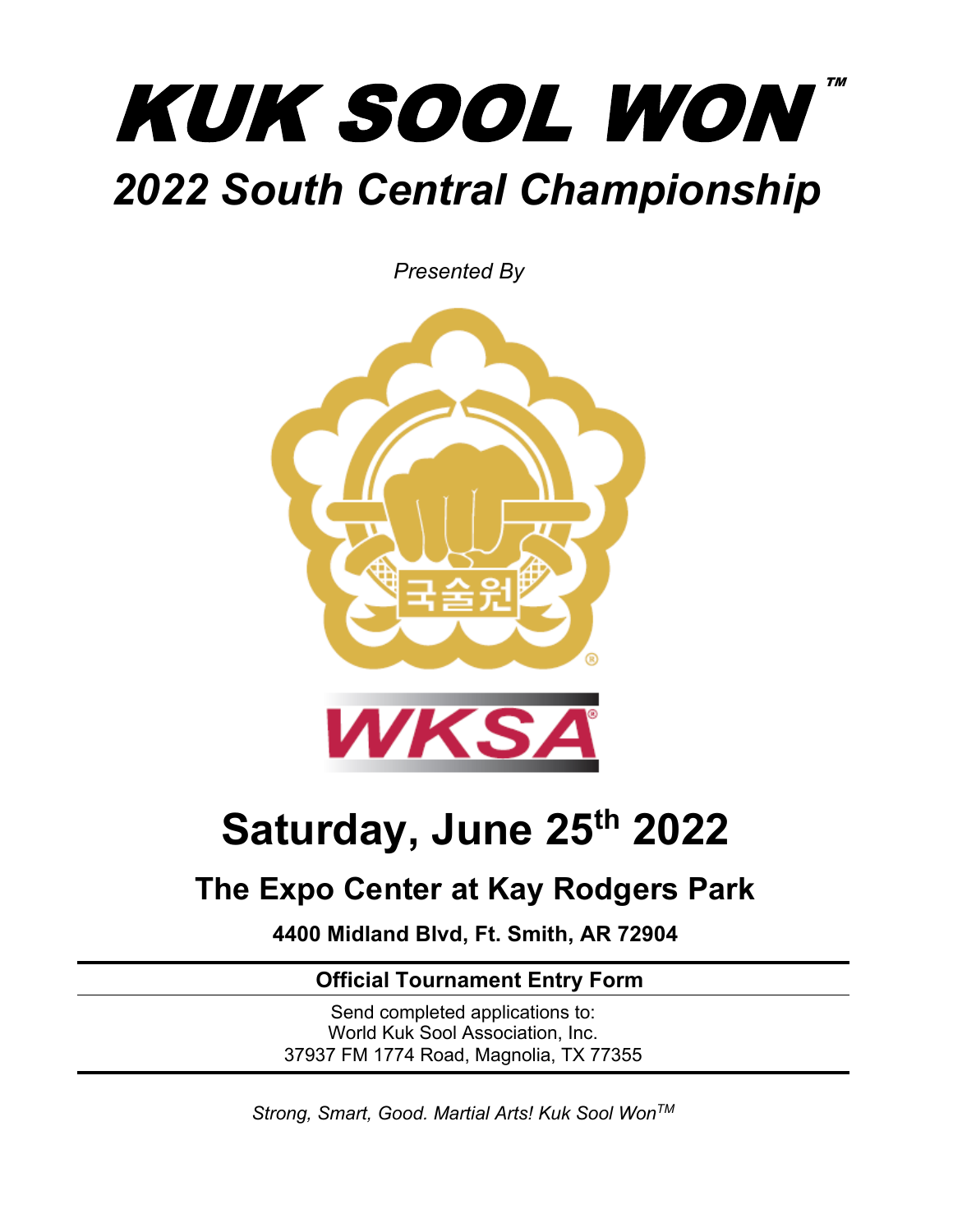## KUK SOOL WON,, *2022 South Central Championship*

The Expo Center at Kay Rodgers Park 4400 Midland Blvd, Ft. Smith, AR 72904

#### **Saturday 25th June 2022**

8:00am Judges Meeting

8:30am Opening Ceremony

8:45am  $2^{nd}$ ,  $3^{rd}$  &  $4^{th}$  Dahn

10:30am Kids (17 & Under) All Ranks

1:00pm Adults (18+) All Ranks

~3:00pm Presentation and Evening Show

~3:30pm Masters & Instructors Demonstration

*\* These are approximate time of start. We will do our very best to start and finish close to the above time. However, we ask for your patience if the events are delayed. \*\* Please arrive 30 minutes prior to the scheduled events. If you are not present at the time of competition beginning, you will not be allowed to compete. There is NO REFUND.*

#### **Awards & Fees Under Black Belts**  1 division \$60

2 divisions \$70 3 divisions \$80 4 divisions \$90

#### **Black Belts**

1-2 divisions \$75 3+ divisions \$100

**All fees are non-refundable and non-transferrable**

#### **Spectators**

Adults \$10.00 / Children \$5.00 (Under 5s free) **Includes Evening Event Cash Only (No Card/Check)**

#### **Awards**

Medals for  $1^{st}$ ,  $2^{nd}$ ,  $3^{rd}$  and  $4^{th}$  places. Certificates & Champions medallion for the Grand Champions.

### **Tournament Itinerary Grand Champion Divisions**

**1st Dahn: 4-5** Grand Champions **2nd Dahn: 1-2** Grand Champions **3rd Dahn: 1-2** Grand Champions **4th Dahn: 1-2** Grand Champions

*The above divisions are not guaranteed to be the exact divisions awarded on the day. These can change depending on the amount of people competing in each division.* 

Those wishing to enter for the Grand Champion competition must enter **ALL divisions** in their rank. To be eligible for the Grand Champion Award, participants must have a minimum of one Gold Medal and the highest overall points accumulated AND there must be at least 5 competitors to qualify for the Champion recognition.

#### **Winning Schools**

The school with the most points will receive an award and an embroidered velvet World Kuk Sool Association (WKSA) flag. The winning school will keep the flag until the next year's tournament, at which time the winning school will render the flag to the new winning school. If a school wins the flag for three consecutive years, it will retain the flag permanently.

#### **General Information**

All competitors must wear a complete Kuk Sool uniform with authorised markings only. All officials and judges must wear their General's Uniform. This tournament is governed by the WKSA Tournament Rules and Guidelines and is only open to members of the WKSA.

Safety equipment is required for all sparring competitors. (Mandatory: boots, gloves, headgear, mouthpiece and cup for men. Optional: shin guards, breast protectors.)

We reserve the right to combine divisions to best accommodate everyone. Please note that in all divisions, except sparring, men and women under Black Belt may be combined.

## **Hotel Information**

Hampton Inn Hotel 6201-C Rogers Ave, Ft. Smith, AR 72903 479-152-2000 \$89 (Code: Kuk Sool Won Tournament)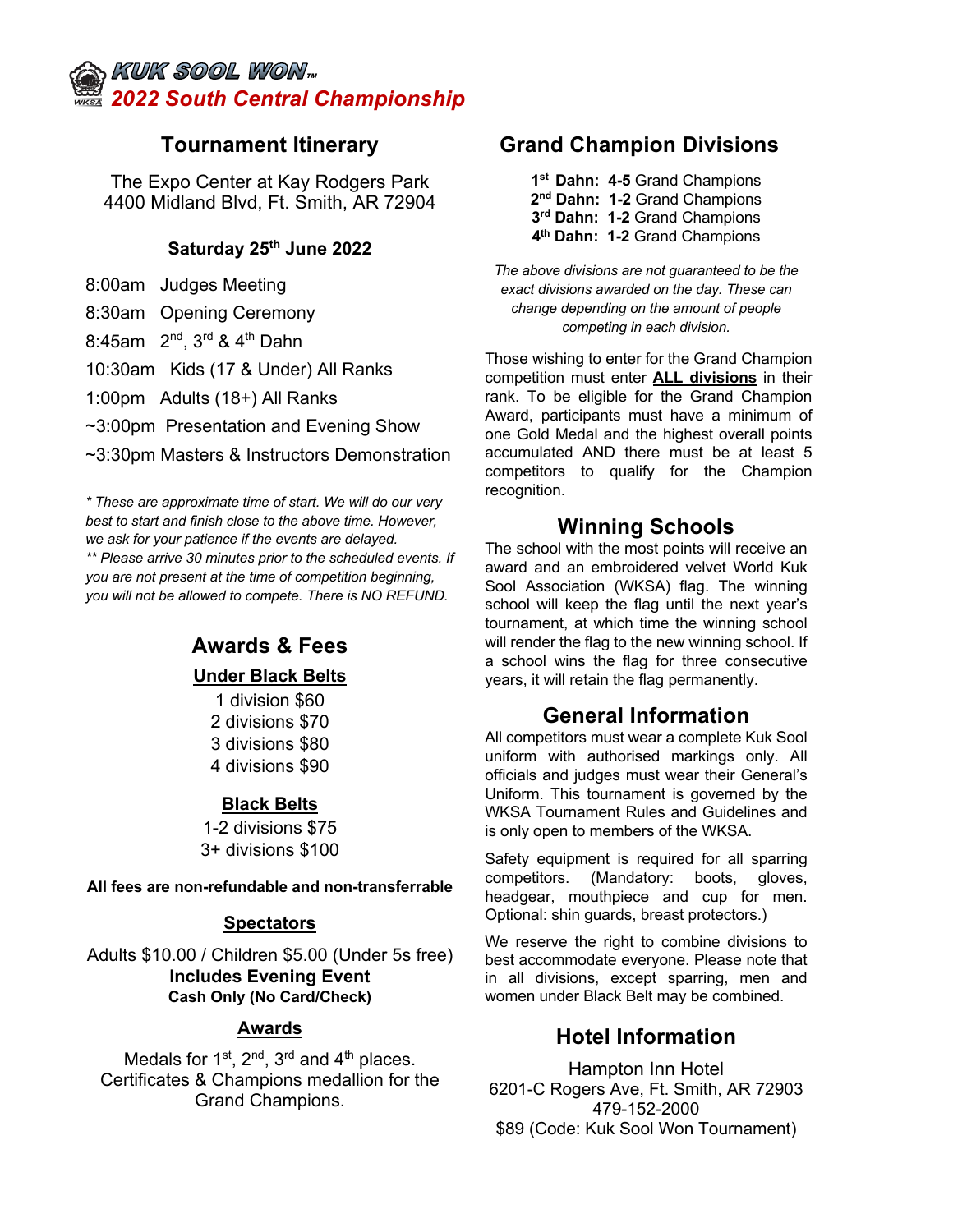

| This form and fee must arrive HQ by Thurs June 16 <sup>th</sup> from your instructor. Do NOT send by fax.                                                                                                                                                                                                                                                                                                                                                                                                                                                                                                                                                                                                                                                                                                                                                                                                                          |  |  |  |  |  |  |  |
|------------------------------------------------------------------------------------------------------------------------------------------------------------------------------------------------------------------------------------------------------------------------------------------------------------------------------------------------------------------------------------------------------------------------------------------------------------------------------------------------------------------------------------------------------------------------------------------------------------------------------------------------------------------------------------------------------------------------------------------------------------------------------------------------------------------------------------------------------------------------------------------------------------------------------------|--|--|--|--|--|--|--|
|                                                                                                                                                                                                                                                                                                                                                                                                                                                                                                                                                                                                                                                                                                                                                                                                                                                                                                                                    |  |  |  |  |  |  |  |
|                                                                                                                                                                                                                                                                                                                                                                                                                                                                                                                                                                                                                                                                                                                                                                                                                                                                                                                                    |  |  |  |  |  |  |  |
|                                                                                                                                                                                                                                                                                                                                                                                                                                                                                                                                                                                                                                                                                                                                                                                                                                                                                                                                    |  |  |  |  |  |  |  |
| Rank: White- $\Box$ Yellow Stripe- $\Box$ Yellow- $\Box$ Blue Stripe- $\Box$ Blue- $\Box$ Red Stripe- $\Box$ Red- $\Box$ Brown Stripe- $\Box$                                                                                                                                                                                                                                                                                                                                                                                                                                                                                                                                                                                                                                                                                                                                                                                      |  |  |  |  |  |  |  |
| Brown- $\Box$ Black Stripe(1)- $\Box$ DBN- $\Box$ (No. Of Stripes ON BELT: ) JKN- $\Box$ KSN- $\Box$ PSBN- $\Box$ SBN- $\Box$                                                                                                                                                                                                                                                                                                                                                                                                                                                                                                                                                                                                                                                                                                                                                                                                      |  |  |  |  |  |  |  |
|                                                                                                                                                                                                                                                                                                                                                                                                                                                                                                                                                                                                                                                                                                                                                                                                                                                                                                                                    |  |  |  |  |  |  |  |
| White, Yellow Stripe, Yellow, Blue Stripe, Blue, Red Stripe, Red and Brown Stripe belts                                                                                                                                                                                                                                                                                                                                                                                                                                                                                                                                                                                                                                                                                                                                                                                                                                            |  |  |  |  |  |  |  |
| Forms: $\Box$<br>Techniques: $\Box$<br>Sparring: $\Box$ *                                                                                                                                                                                                                                                                                                                                                                                                                                                                                                                                                                                                                                                                                                                                                                                                                                                                          |  |  |  |  |  |  |  |
| Brown belt, Black Stripe and DBN                                                                                                                                                                                                                                                                                                                                                                                                                                                                                                                                                                                                                                                                                                                                                                                                                                                                                                   |  |  |  |  |  |  |  |
| Forms: $\square$<br>Techniques: $\Box$<br>Sparring: $\Box$ *<br>Staff: $\Box$                                                                                                                                                                                                                                                                                                                                                                                                                                                                                                                                                                                                                                                                                                                                                                                                                                                      |  |  |  |  |  |  |  |
| Black Belts (JKN / KSN / PSBN)                                                                                                                                                                                                                                                                                                                                                                                                                                                                                                                                                                                                                                                                                                                                                                                                                                                                                                     |  |  |  |  |  |  |  |
| Forms: $\square$<br>Techniques: $\Box$<br>Sparring: $\Box^*$ Staff: $\Box$<br>Sword: $\square$<br>Breaking: $\Box$                                                                                                                                                                                                                                                                                                                                                                                                                                                                                                                                                                                                                                                                                                                                                                                                                 |  |  |  |  |  |  |  |
| <b>Black Belts (SBN)</b>                                                                                                                                                                                                                                                                                                                                                                                                                                                                                                                                                                                                                                                                                                                                                                                                                                                                                                           |  |  |  |  |  |  |  |
| Forms: $\square$<br>Techniques: $\Box$<br>Spear: $\square$                                                                                                                                                                                                                                                                                                                                                                                                                                                                                                                                                                                                                                                                                                                                                                                                                                                                         |  |  |  |  |  |  |  |
| Payment must be made directly from the student. School owners check or credit card payment will NOT be accepted.<br>Returned check fee: \$25.                                                                                                                                                                                                                                                                                                                                                                                                                                                                                                                                                                                                                                                                                                                                                                                      |  |  |  |  |  |  |  |
| Method of Payment: $\Box$ Cash $\Box$ Check (#<br>$\Box$ only VISA / MC<br>: Payable to Kuk Sool Won)                                                                                                                                                                                                                                                                                                                                                                                                                                                                                                                                                                                                                                                                                                                                                                                                                              |  |  |  |  |  |  |  |
|                                                                                                                                                                                                                                                                                                                                                                                                                                                                                                                                                                                                                                                                                                                                                                                                                                                                                                                                    |  |  |  |  |  |  |  |
| Expiration Date: / Billing/Zip  Total amount to be charged: \$                                                                                                                                                                                                                                                                                                                                                                                                                                                                                                                                                                                                                                                                                                                                                                                                                                                                     |  |  |  |  |  |  |  |
|                                                                                                                                                                                                                                                                                                                                                                                                                                                                                                                                                                                                                                                                                                                                                                                                                                                                                                                                    |  |  |  |  |  |  |  |
| By signing this form, you acknowledge and authorize WKSA to charge the amount as indicated above. No Refunds.                                                                                                                                                                                                                                                                                                                                                                                                                                                                                                                                                                                                                                                                                                                                                                                                                      |  |  |  |  |  |  |  |
| I, the undersigned, do, hereby voluntarily submit my application for attendance and participation in the Annual Kuk Sool Won Tournament and<br>Masters' Exhibition (the latter if applicable) and hereby assume full responsibility for any and all damages, injuries, or losses that I may sustain or<br>incur, if any, while attending or participating, and I waive all claims against promoters, operators, sponsors and directors of said otherwise for any<br>claim for injuries that I may sustain. I fully understand that any medical treatment given to me will be of a first aid treatment type only. I consent<br>that any pictures furnished by me or any pictures taken of me in connection with the championship can be used for publicity, promotion, or<br>television shows, and I waive compensation in regards thereto. If under 18 years, this release and consent to also be signed by parent or<br>guardian. |  |  |  |  |  |  |  |
|                                                                                                                                                                                                                                                                                                                                                                                                                                                                                                                                                                                                                                                                                                                                                                                                                                                                                                                                    |  |  |  |  |  |  |  |

Parent/Guardian (if under 18 years of age): ……………………………………………………………………….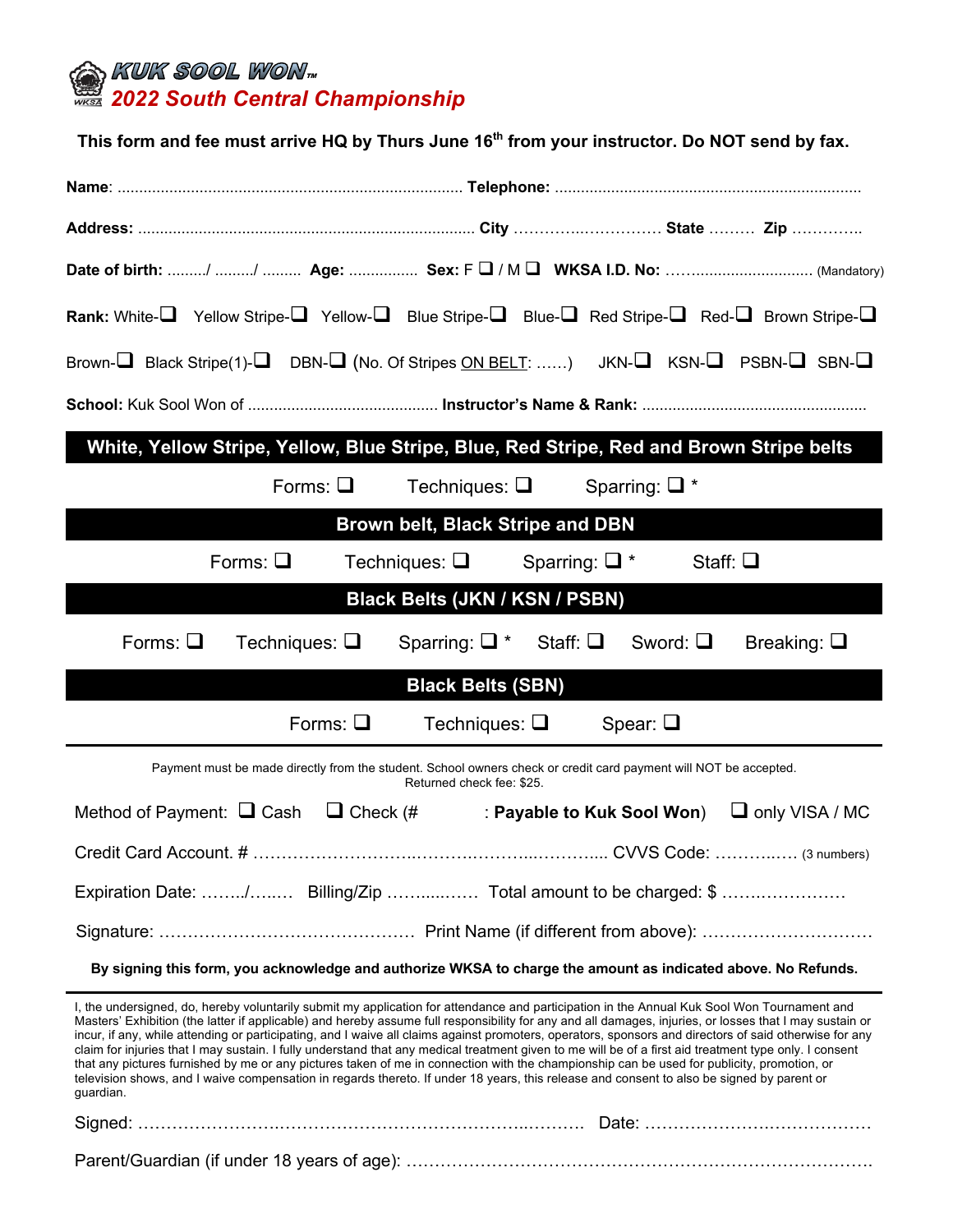# **THE WKSA TOURNAMENT REQUIREMENTS**

#### *Effective as of October 2017, and for all tournaments*

**For more details concerning competition requirements, see WKSA Standard Tournament rules, revised 2008 Etiquette is very important within Kuk Sool WonTM and competitors' manners and attitude will affect the judge's final score**

| <b>RANK</b>                              | <b>ADULT</b><br>(AGE 18 & Up)                                                                        | <b>YOUTH</b><br>(AGE 13-17)                                                           | <b>JUNIOR</b><br>(AGE 9-12)                                              | <b>Little Dragon</b><br>(Age 8 & Under)             | <b>WEAPONS</b>                                                                        | <b>BREAKING</b>                                                                                                    |
|------------------------------------------|------------------------------------------------------------------------------------------------------|---------------------------------------------------------------------------------------|--------------------------------------------------------------------------|-----------------------------------------------------|---------------------------------------------------------------------------------------|--------------------------------------------------------------------------------------------------------------------|
| <b>WHITE</b><br><b>BELT</b>              | Ki Cho Hyung (1-3)<br>Ki Bohn Soo (1-5)                                                              |                                                                                       | Ki Cho Hyung (1-3)<br>Ki Bohn Soo (1-5)                                  | Ki Cho Hyung (1-2)<br>Sohn Ppae Ki (1-5)            | <b>NONE</b>                                                                           | <b>For Selected</b><br><b>Tournaments</b><br>(See each Entry Form)<br><b>ADULTS ONLY</b><br>Age 18 and over,       |
| <b>YELLOW</b><br><b>BELT</b>             | Ki Cho Hyung (4-6)<br>Ki Bohn Soo                                                                    |                                                                                       | Ki Cho Hyung (4-6)<br>Ki Bohn Soo (1-10)                                 | Ki Cho Hyung (3-4)<br>Ki Bohn Soo (1-5)             |                                                                                       |                                                                                                                    |
| <b>BLUE</b><br><b>BELT</b>               | Cho Geup Hyung<br>Sohn Mohk Soo                                                                      |                                                                                       | Cho Geup Hyung<br>Ki Bohn Soo (1-15)                                     | Ki Cho Hyung (4-6)<br>Ki Bohn Soo (1-10)            |                                                                                       |                                                                                                                    |
| <b>RED</b><br><b>BELT</b>                | Joong Geup Hyung<br>Eue Bohk Soo                                                                     |                                                                                       | Joong Geup Hyung<br>Sohn Mohk Soo                                        | Cho Geup Hyung<br>Ki Bohn Soo (1-15)                |                                                                                       |                                                                                                                    |
| <b>BROWN</b><br><b>BELT</b>              |                                                                                                      | <b>Goh Geup Hyung</b><br>Ahn Sohn Mohk Soo<br>Maek Chi Ki                             | <b>Goh Geup Hyung</b><br>Eue Bohk Soo                                    | Joong Geup Hyung<br>Sohn Mohk Soo                   | Bohng Dohl-li-ki<br>All ages: 1-5 (3 times)                                           | AND Brown Belt & up.<br><b>Adjust Height for Senior</b>                                                            |
| DBN*<br>$(4 & \text{less})$<br>stripes)  | Dae Geup Hyung<br>Maek Cha Ki<br>Joo Muhk Maga Ki Bohn Soo                                           |                                                                                       | Dae Geup Hyung<br>Ahn Sohn Mohk Soo                                      | <b>Goh Geup Hyung</b><br>Eue Bohk Soo               | Bohng Dohl-li-ki<br>Junior & below: 1-5 (3 times)<br>Youth & Adults: 6-10 (3 times)   | Divisions.<br>There is no division for<br>Juniors/Youth.                                                           |
| DBN*<br>(5 & more<br>stripes)            | <b>Guhm Moo Hyung</b><br>Joong Geup Sohn Mohk Soo<br>Ahp Eue Bohk Soo                                |                                                                                       | <b>Guhm Moo Hyung</b><br>Maek Chi Ki<br>Maek Cha Ki                      | Dae Geup Hyung<br>Ahn Sohn Mohk Soo                 | Bohng Dohl-li-ki<br>Junior & below: 6-10 (3 times)<br>Youth & Adults: 11-15 (3 times) |                                                                                                                    |
| 1st<br>Dahn<br>(JKN)                     | <b>Guhm Moo Hyung</b><br>Dee Eue Bohk Soo<br>Too Ki<br>Yahng Sohn Mohk Soo                           | <b>Guhm Moo Hyung</b><br>Dee Eue Bohk Soo<br>Kwahn Juhl Ki<br>Too Ki                  | <b>Guhm Moo Hyung</b><br>Joong Geup<br>Sohn Mohk Soo<br>Ahp Eue Bohk Soo | <b>Guhm Moo Hyung</b><br>Maek Chi Ki<br>Maek Cha Ki | Joong Bong IL Hyung<br><b>Juhng Guhm Hyung</b>                                        | Spin Kicks (L&R)<br>High & Low<br>(total of 4 boards)                                                              |
| 2 <sub>nd</sub><br>Dahn<br>(KSN)         | Baek Pahl Ki Hyung<br>Gahk Doh Bub<br><b>Goh Geup SMS</b><br><b>Goh Geup EBS</b><br>Jwah Ki / Wah Ki | Baek Pahl Ki Hyung<br><b>Bahng Too Ki</b><br>Yahng Sohn Mohk Soo<br><b>Ssahng Soo</b> | No Category                                                              | No Category                                         | Dahn Bong Hyung<br>(18 movements)<br>Yuhk Guhm Hyung                                  | <b>Scissors Kick &amp;</b><br>Yahng Bahl Cha Ki<br>(total of 4 boards) -<br>kicks must be<br>continuous in one run |
| 3 <sub>rd</sub><br><b>Dahn</b><br>(PSBN) | Kyuhk Pah Hyung<br>Ee In Jeh Ahp Sool                                                                | No Category                                                                           | No Category                                                              | No Category                                         | Dahn Ssahng Bohng Hyung<br>Dahn Ssahng Guhm Hyung                                     | Sahm Bahng Cho Cha Ki<br>(3-board breaks using<br>2 kicks and 1 hand strike<br>-- all in one jump)                 |
| 4 <sup>th</sup><br>Dahn<br>(SBN)         | Sahm Bahng Cho<br>Hyung 1<br>Poh Bahk Sool<br>Jee Peng Ee Sool                                       | No Category                                                                           | No Category                                                              | No Category                                         | <b>Chahng Hyung</b>                                                                   | No Category                                                                                                        |

**\* DBN Belt is two black stripes running along the Brown Belt, and you need to count the NUMBER of STRIPES on DBN Belt when indicating the division category. Ex) DBN belt with no stripe is 0, DBN belt with one stripe is 1, ... DBN belt with 5 stripes is 5, etc. \*\* Stripe Belts are permitted and will compete in their appropriate RANK division (e.g. Yellow Stripe Belt at WHITE BELT division, Blue Stripe**

**Belt at YELLOW BELT division, etc). The same rule applies for any extra stripes or tabs on the WKSA official ranking belts.**

#### **NOTES ON DIVISIONS**

#### **TECHNIQUES**

Empty hand techniques to be performed with a partner before a panel of judges. The partner must fall correctly **and falling is mandatory.**

Ask your instructor for the rank & age requirements for partnering.

No live (sharp) blades. Staff must be free from any decorations.

**Only official WKSA sword is allowed** for this division.

**Adults Black Belt competitors are required to wear the official WKSA's THE GENERAL uniform for all Weapons Divisions.**

#### **SWORD AND STAFF** Black belts may enter both staff and sword division.

If you enter both, they will be considered two separate divisions.